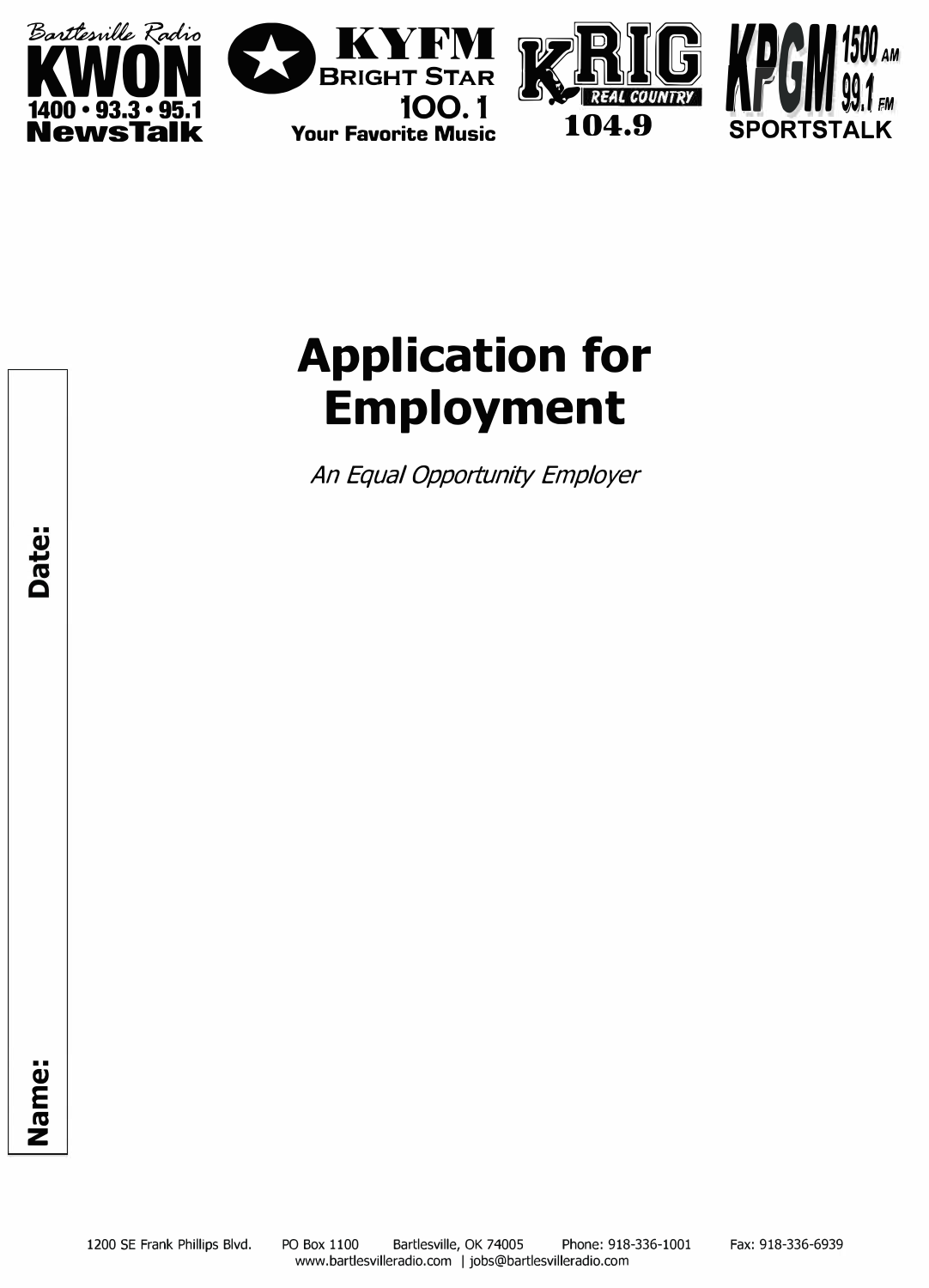## **Employment Application**

| <b>APPLICANT INFORMATION</b>                                                                                                     |                                                      |                  |                   |                                                   |                 |              |                                                |            |           |
|----------------------------------------------------------------------------------------------------------------------------------|------------------------------------------------------|------------------|-------------------|---------------------------------------------------|-----------------|--------------|------------------------------------------------|------------|-----------|
| Last Name                                                                                                                        |                                                      |                  |                   | First                                             |                 | M.I.         |                                                | Date       |           |
| <b>Street Address</b>                                                                                                            |                                                      |                  |                   |                                                   |                 |              | Apartment/Unit #                               |            |           |
| City                                                                                                                             |                                                      |                  |                   | <b>State</b>                                      |                 | <b>ZIP</b>   |                                                |            |           |
| Phone                                                                                                                            |                                                      |                  |                   | E-mail<br>Address                                 |                 |              |                                                |            |           |
| Date Available                                                                                                                   |                                                      |                  |                   | Social<br>Security                                |                 |              |                                                |            |           |
| Position Applied for                                                                                                             |                                                      |                  |                   |                                                   |                 |              |                                                |            |           |
| Are you a citizen of the United States?                                                                                          |                                                      |                  | <b>YES</b>        | <b>NO</b>                                         |                 |              | If no, are you authorized to work in the U.S.? | <b>YES</b> | <b>NO</b> |
| Do you have any physical or mental<br>conditions that may limit your ability to<br>YES<br>perform the job for which you applied? |                                                      |                  | <b>NO</b>         | If under 18, can<br>you furnish a work<br>permit? | <b>YES</b>      | NO           |                                                |            |           |
|                                                                                                                                  | <b>YES</b><br>Have you ever worked for this company? |                  |                   | <b>NO</b>                                         | If so, when?    |              |                                                |            |           |
| Have you ever been convicted of a felony?                                                                                        |                                                      |                  | <b>YES</b>        | <b>NO</b>                                         | If yes, explain |              |                                                |            |           |
| Are you able to travel, if required by the job?                                                                                  |                                                      |                  | YES               | <b>NO</b>                                         |                 |              |                                                |            |           |
| <b>EMERGENCY CONTACT INFORMATION</b> (list name of person to be notified in case of an emergency)                                |                                                      |                  |                   |                                                   |                 |              |                                                |            |           |
| Last Name                                                                                                                        |                                                      |                  | First Name        |                                                   |                 | Relationship |                                                |            |           |
| <b>Street Address</b>                                                                                                            |                                                      |                  |                   |                                                   |                 |              |                                                |            |           |
| City<br><b>EDUCATION</b>                                                                                                         |                                                      | <b>State</b>     |                   | ZIP                                               |                 | Phone Number |                                                |            |           |
| <b>High School</b>                                                                                                               |                                                      |                  |                   | Address                                           |                 |              |                                                |            |           |
| From                                                                                                                             | To                                                   |                  | Did you graduate? | <b>YES</b>                                        | <b>NO</b>       |              |                                                |            |           |
| College                                                                                                                          |                                                      |                  |                   | Address                                           |                 |              |                                                |            |           |
| From                                                                                                                             | To                                                   |                  | Did you graduate? | <b>YES</b>                                        | <b>NO</b>       | Degree       |                                                |            |           |
| Other                                                                                                                            |                                                      |                  |                   | Address                                           |                 |              |                                                |            |           |
| From                                                                                                                             | To                                                   |                  | Did you graduate? | <b>YES</b>                                        | <b>NO</b>       | Degree       |                                                |            |           |
| Are you pursing a course of<br>study now?                                                                                        |                                                      | <b>YES</b><br>NO |                   | If yes, enter subject & name of<br>institution    |                 |              |                                                |            |           |
|                                                                                                                                  |                                                      |                  |                   |                                                   |                 |              |                                                |            |           |
|                                                                                                                                  | تمثالكما فالماء                                      |                  |                   |                                                   |                 |              |                                                |            |           |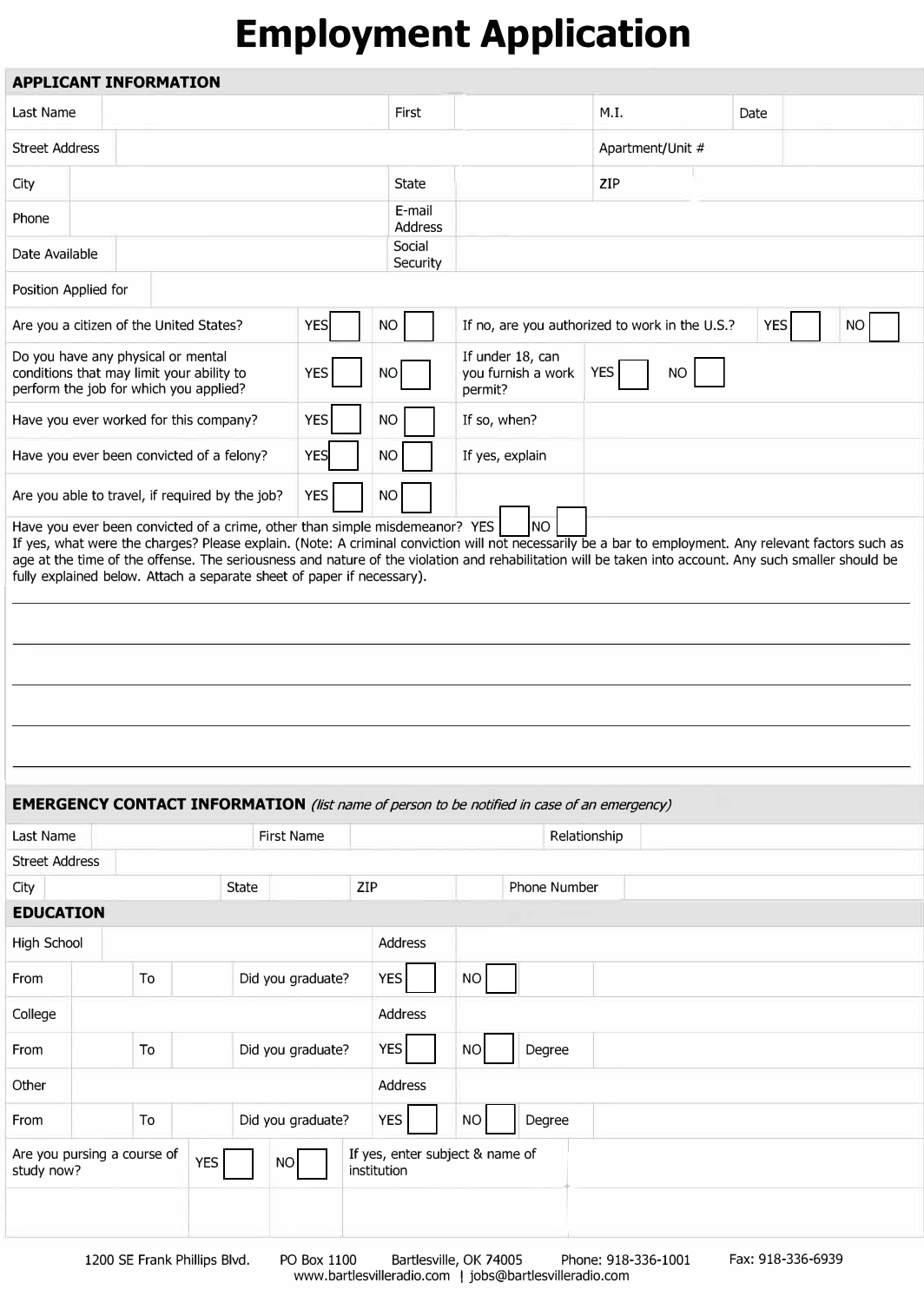|                                                                              |    | PREVIOUS EMPLOYMENT (Please begin with your most recent employer) |                        |            |                   |                      |    |
|------------------------------------------------------------------------------|----|-------------------------------------------------------------------|------------------------|------------|-------------------|----------------------|----|
| Company                                                                      |    |                                                                   |                        | Phone      |                   |                      |    |
| Address                                                                      |    |                                                                   |                        | Supervisor |                   |                      |    |
| Your Job Title<br><b>Starting Salary</b>                                     |    |                                                                   |                        | \$         |                   | <b>Ending Salary</b> | \$ |
| Description of<br>your duties                                                |    |                                                                   |                        |            |                   |                      |    |
| From                                                                         | To | Reason for Leaving                                                |                        |            |                   |                      |    |
| <b>YES</b><br>May we contact your previous supervisor for a reference?       |    |                                                                   |                        | <b>NO</b>  |                   |                      |    |
| Company                                                                      |    |                                                                   |                        | Phone      |                   |                      |    |
| Address                                                                      |    |                                                                   |                        | Supervisor |                   |                      |    |
| Your Job Title                                                               |    |                                                                   | <b>Starting Salary</b> | \$         |                   | <b>Ending Salary</b> | \$ |
| Description of<br>your duties                                                |    |                                                                   |                        |            |                   |                      |    |
| From                                                                         | To | Reason for Leaving                                                |                        |            |                   |                      |    |
| May we contact your previous supervisor for a reference?                     |    |                                                                   | <b>YES</b>             | <b>NO</b>  |                   |                      |    |
| Company                                                                      |    |                                                                   |                        | Phone      |                   |                      |    |
| Address                                                                      |    |                                                                   |                        | Supervisor |                   |                      |    |
| Your Job Title                                                               |    |                                                                   | <b>Starting Salary</b> | \$         |                   | <b>Ending Salary</b> | \$ |
| Description of<br>your duties                                                |    |                                                                   |                        |            |                   |                      |    |
| From                                                                         | To | Reason for Leaving                                                |                        |            |                   |                      |    |
| May we contact your previous supervisor for a reference?<br><b>YES</b><br>NO |    |                                                                   |                        |            |                   |                      |    |
|                                                                              |    |                                                                   |                        |            |                   |                      |    |
| <b>MILITARY SERVICE</b>                                                      |    |                                                                   |                        |            |                   |                      |    |
| <b>Branch</b>                                                                |    |                                                                   |                        |            | From              | To                   |    |
| Rank at Discharge                                                            |    |                                                                   |                        |            | Type of Discharge |                      |    |
| If other than honorable, explain                                             |    |                                                                   |                        |            |                   |                      |    |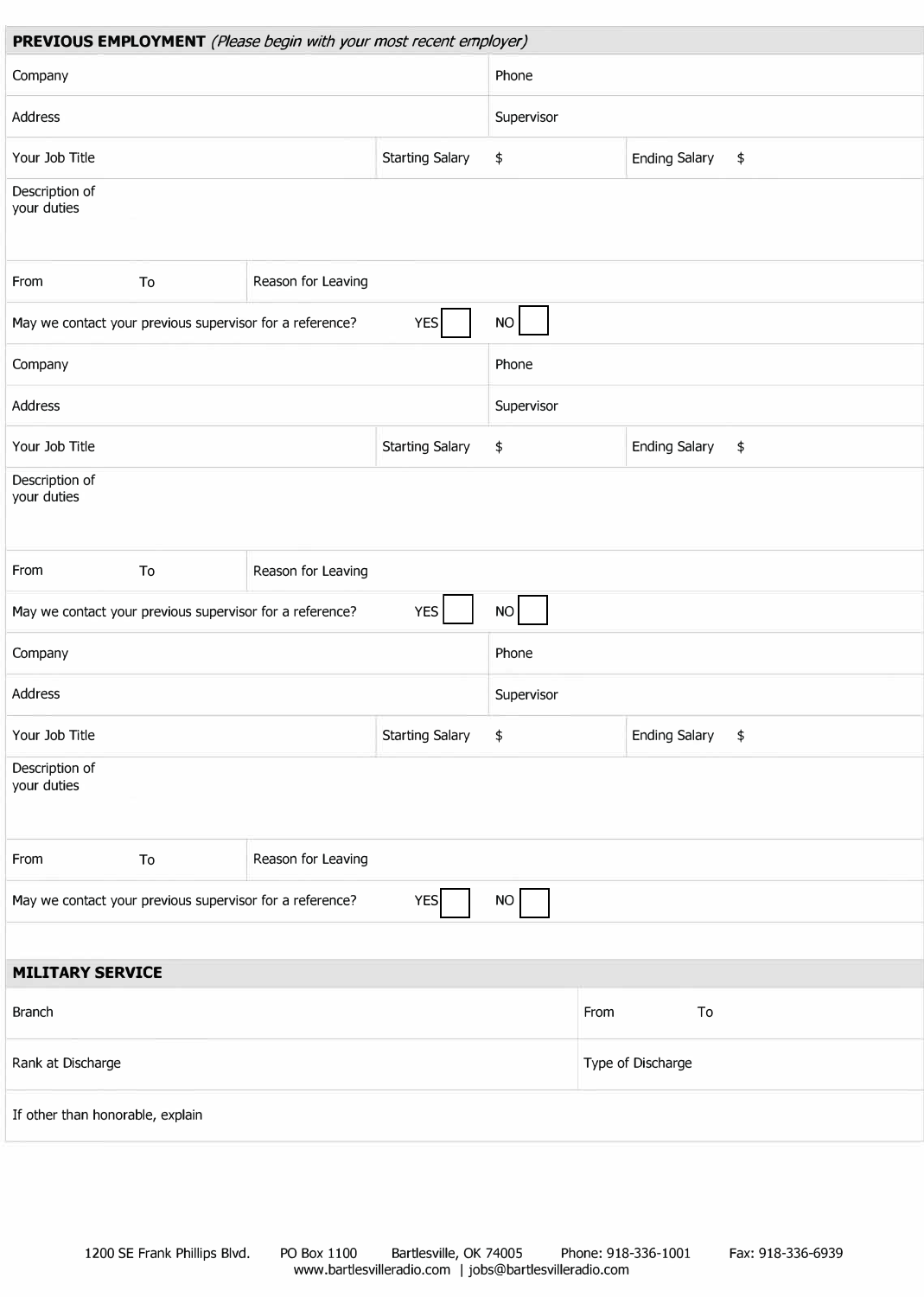#### **Skills**

*PLEASE IND/CA TE SKILLS OR EQUIPMENT YOU ARE CAPABLE OF PERFORMING OR OPERA TING* 

|                             |           |       |           | <b>OFFICE</b>                |           |           |
|-----------------------------|-----------|-------|-----------|------------------------------|-----------|-----------|
| Equipment/<br>Program/Skill | Kind/Type | Speed | Yrs. Exp. | Equipment/<br>Program/Skill  | Kind/Type | Yrs. Exp. |
| Computer                    |           |       |           | MS Access                    |           |           |
| <b>Typing</b>               |           |       |           | Broadcasting -<br>Automation |           |           |
| Word<br>Processing          |           |       |           | Broadcasting -<br>Traffic    |           |           |
| MS Excel                    |           |       |           | Graphic Design               |           |           |

**OTHER** *(Summarize special skills and qualifications acquired from employment or other experiences that may qualify you for work)* 

**List any professional licenses, certifications, associations or societies, special accomplishments, awards.**  *(Exclude information which may reveal race, color, religion, age, national origin, sex or handicap)*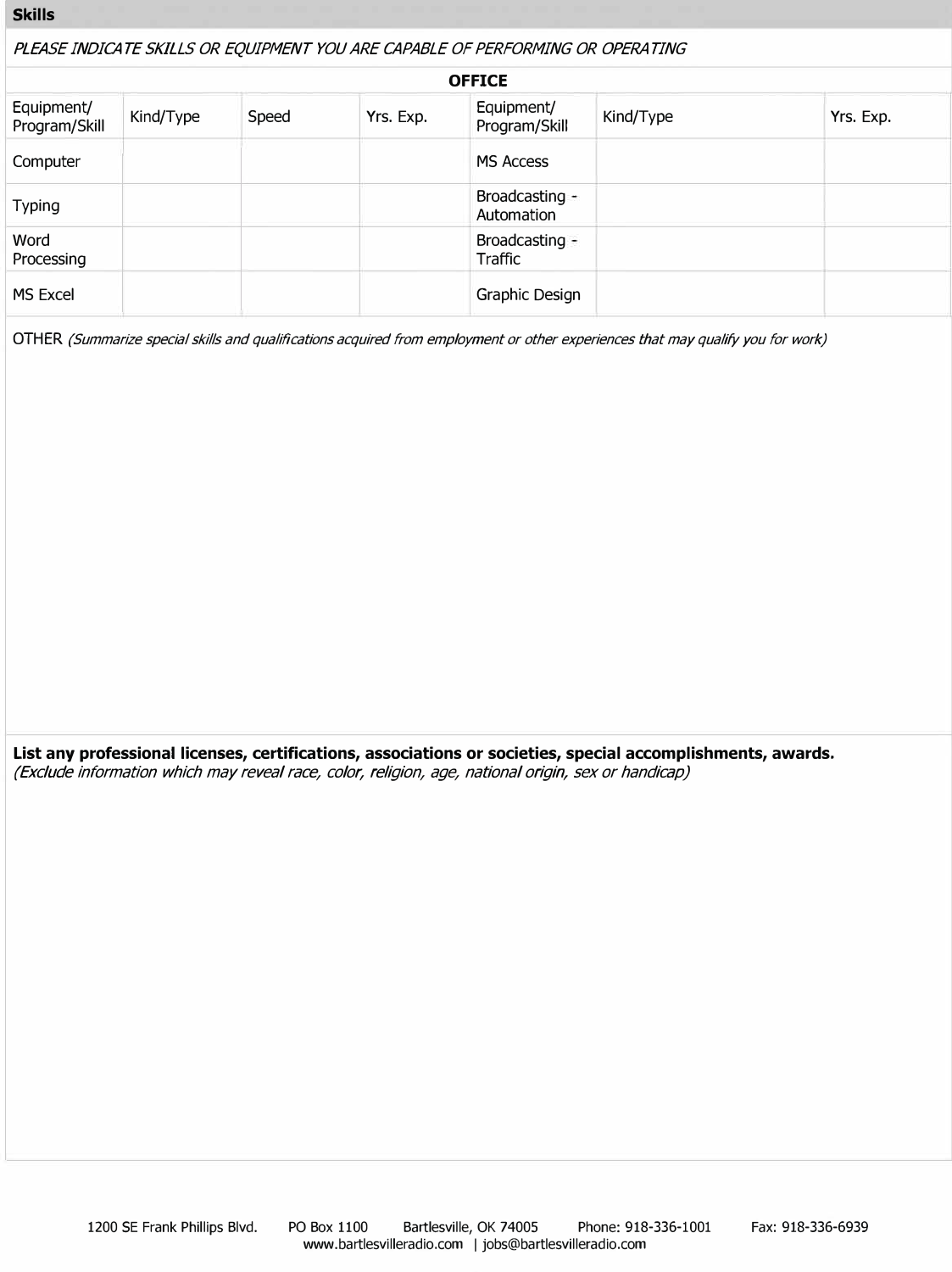| <b>REFERENCES</b>                                                                                       |                                                                                                                     |              |  |  |  |
|---------------------------------------------------------------------------------------------------------|---------------------------------------------------------------------------------------------------------------------|--------------|--|--|--|
| Please list two persons familiar with your professional ability whom we may contact. Exclude relatives. |                                                                                                                     |              |  |  |  |
| Full Name                                                                                               |                                                                                                                     | Relationship |  |  |  |
| Company                                                                                                 |                                                                                                                     | Phone        |  |  |  |
| Address                                                                                                 |                                                                                                                     |              |  |  |  |
| Full Name                                                                                               |                                                                                                                     | Relationship |  |  |  |
| Company                                                                                                 |                                                                                                                     | Phone        |  |  |  |
| Address                                                                                                 |                                                                                                                     |              |  |  |  |
|                                                                                                         | Please list two personal references who have known you for 5 years or more. Exclude former employers and relatives. |              |  |  |  |
| Full Name                                                                                               |                                                                                                                     | Relationship |  |  |  |
| Company                                                                                                 |                                                                                                                     | Phone        |  |  |  |
| <b>Address</b>                                                                                          |                                                                                                                     |              |  |  |  |
| Full Name                                                                                               |                                                                                                                     | Relationship |  |  |  |
| Company                                                                                                 |                                                                                                                     | Phone        |  |  |  |
| Address                                                                                                 |                                                                                                                     |              |  |  |  |

#### **REMARKS**

*Please summarize any addition necessary to describe your qualifications.*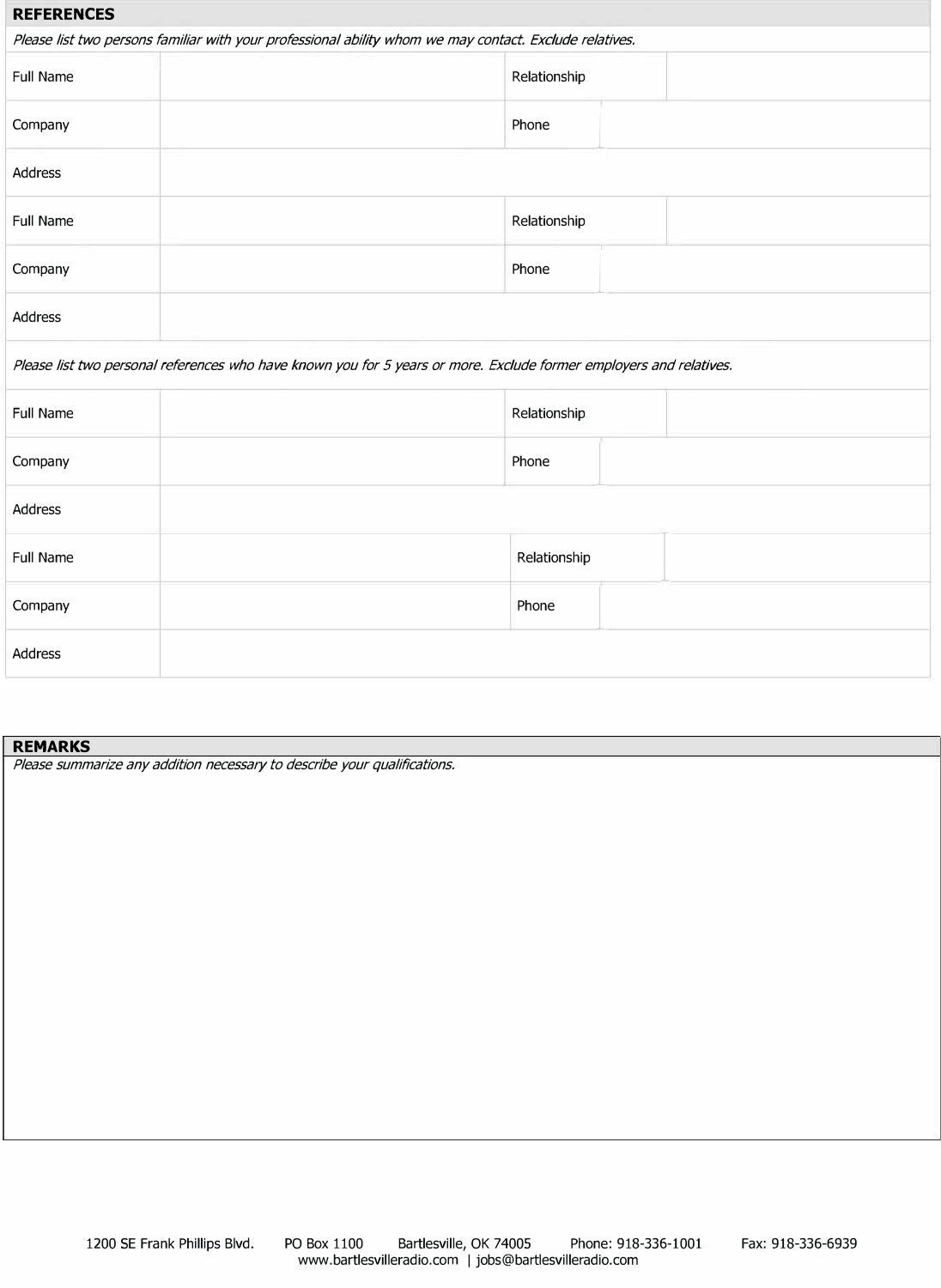

I certify that the answers I have given to the foregoing questions and statements are true and correct, without mental reservation of any kind, and I authorize KWON/KYFM/KRIG/KPGM to verify them. If employment is obtained under this application, I will comply with all orders, rules and regulations of the company. If upon investigation, anything in this application is found to be untrue, I understand that I will be subject to dismissal at any time during the period of my employment. I understand and agree that this employment application by itself or together with other company documents, policy statements, employment manuals or other materials does not create a contract of employment between myself and KWON/KYFM/KRIG/KPGM. I understand that any employment with KWON/KYFM/KRIG/KPGM is "at will" and is not permanent in nature. Accordingly, I understand that I may voluntarily resign any employment that I may have with KWON/KYFM/KRIG/KPGM at any time for any reason or no reason whatsoever, and that KWON/KYFM/KRIG/KPGM may terminate any employment I may have with it at any time for any reason or no reason whatsoever.

#### APPLICANT - PLEASE SIGN AND DATE:

Signature: \_\_\_\_\_\_\_\_\_\_\_\_\_\_\_\_\_\_ \_ Date:

KWON/KYFM/KRIG/KPGM - KCD Enterprises, Inc, is an equal opportunity employer. KWON/KYFMIKRIG/KPGM seeks and employs qualified persons in all job classification and positions without discrimination on the basis of race, color, religion, age, national origin, sex or handicap disability. Such discrimination is prohibited by law. If you believe you have been discriminated against, you may notify Federal Communications Commission or the Equal Opportunity Commission.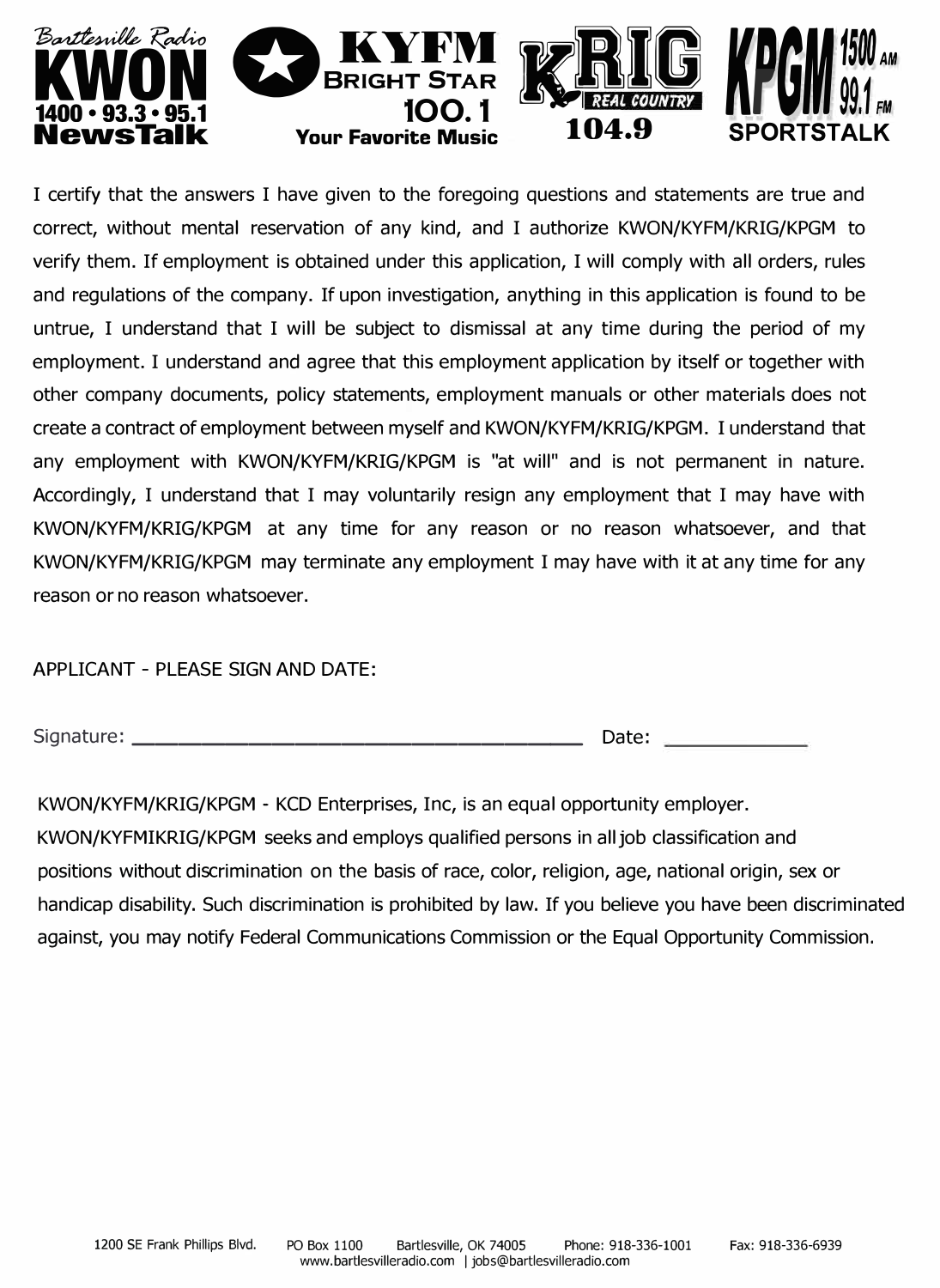

### **AUTHORIZATION FOR KWON/KYFM/KRIG/KPGM TO OBTAIN EMPLOYMENT INFORMATION**

I hereby grant permission and authorization to KCD Enterprises, Inc. d/b/a KWON/KYFM/KRIG/ KPGM to contact my present and former employers to obtain any and all information regarding my employment.

I release KCD Enterprises, Inc. and the other employees from any liability whatsoever in providing Information in response to these contacts.

A copy of this authorization and release shall operate as an original and constitutes full authorization for the present and former employers to provide the information to KCD Enterprises, **Inc./KWON/KYFM/ KRIG/KPGM.** 

**Signature** 

Date